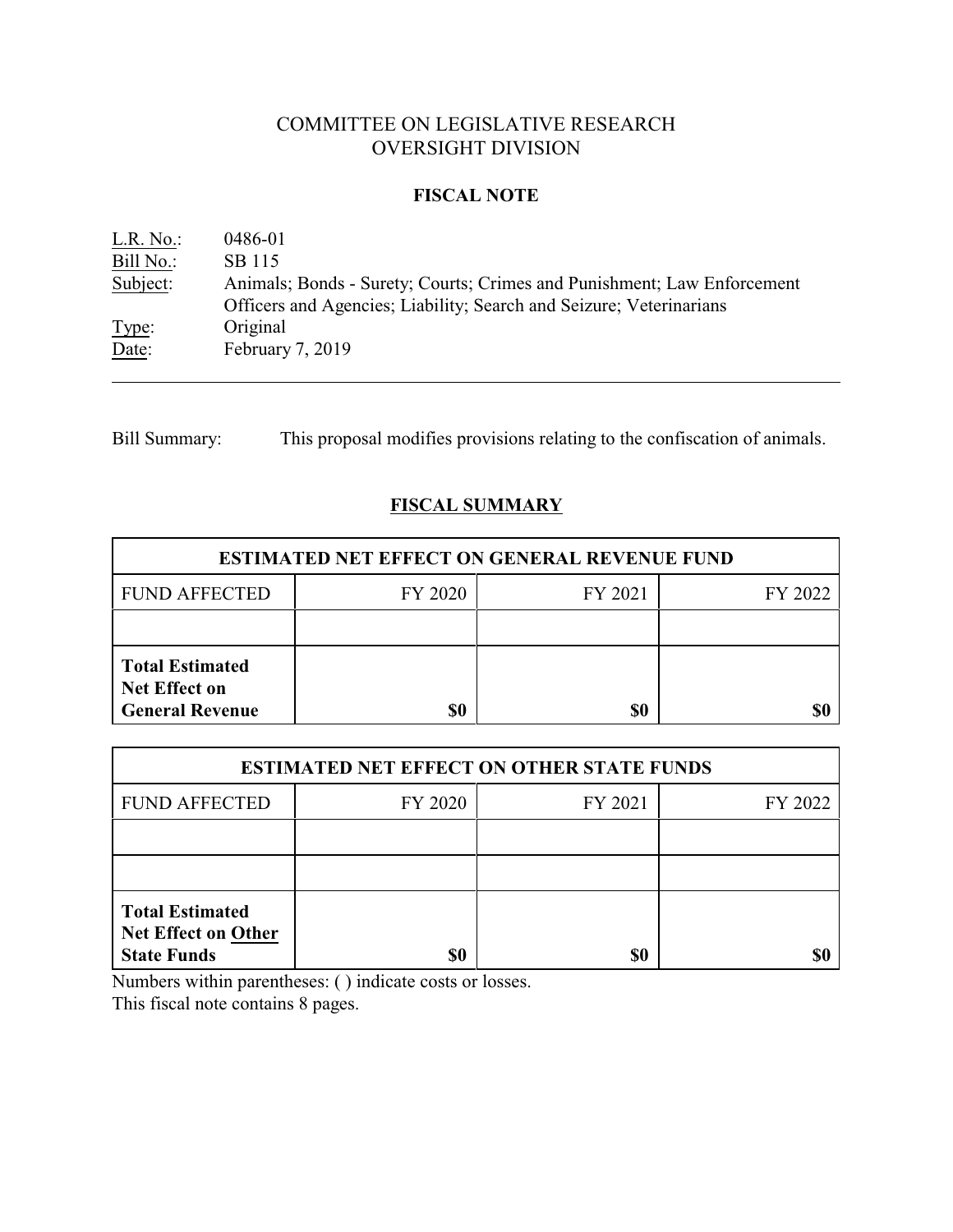L.R. No. 0486-01 Bill No. SB 115 Page 2 of 8 February 7, 2019

| <b>ESTIMATED NET EFFECT ON FEDERAL FUNDS</b>                        |         |         |         |  |
|---------------------------------------------------------------------|---------|---------|---------|--|
| <b>FUND AFFECTED</b>                                                | FY 2020 | FY 2021 | FY 2022 |  |
|                                                                     |         |         |         |  |
|                                                                     |         |         |         |  |
| <b>Total Estimated</b><br>Net Effect on All<br><b>Federal Funds</b> | \$0     | \$0     |         |  |

| <b>ESTIMATED NET EFFECT ON FULL TIME EQUIVALENT (FTE)</b>    |         |         |         |  |
|--------------------------------------------------------------|---------|---------|---------|--|
| <b>FUND AFFECTED</b>                                         | FY 2020 | FY 2021 | FY 2022 |  |
|                                                              |         |         |         |  |
|                                                              |         |         |         |  |
| <b>Total Estimated</b><br><b>Net Effect on</b><br><b>FTE</b> |         |         |         |  |

 $\Box$  Estimated Net Effect (expenditures or reduced revenues) expected to exceed \$100,000 in any of the three fiscal years after implementation of the act.

| <b>ESTIMATED NET EFFECT ON LOCAL FUNDS</b> |           |           |           |
|--------------------------------------------|-----------|-----------|-----------|
| <b>FUND AFFECTED</b>                       | FY 2020   | FY 2021   | FY 2022   |
| Local Government                           | (Unknown) | (Unknown) | (Unknown) |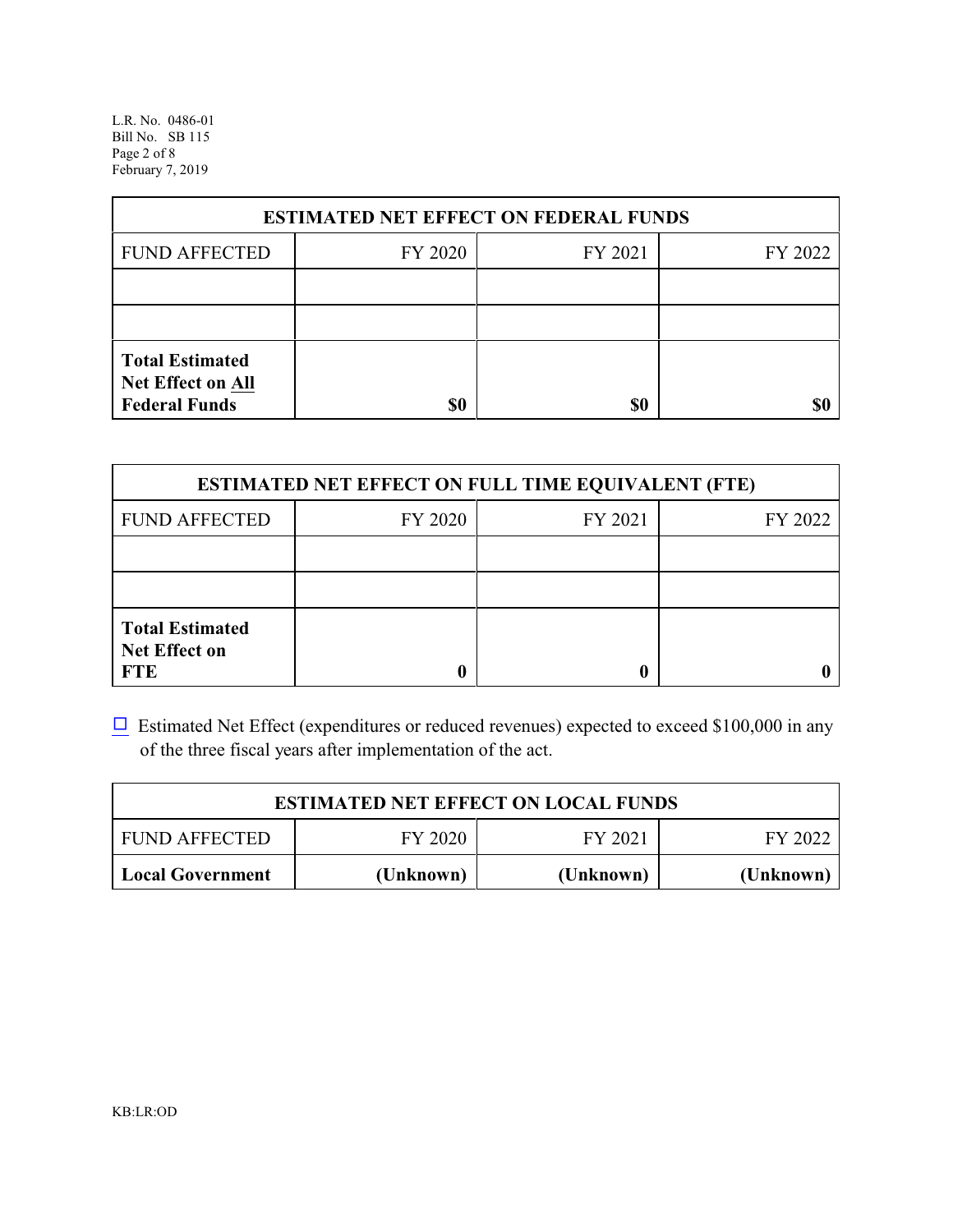L.R. No. 0486-01 Bill No. SB 115 Page 3 of 8 February 7, 2019

## **FISCAL ANALYSIS**

## ASSUMPTION

Officials from the **Department of Agriculture** assume there will be no fiscal impact on their organization from this proposal based on recent history.

For the purpose of this proposed legislation, officials from the **Office of State Public Defender (SPD)** state they cannot assume that existing staff will provide effective representation for any new cases arising where indigent persons are charged with the proposed new crime of intentionally euthanizing or sterilizing an animal without proper authority would be charged with a new Class B misdemeanor - subsequent offenses would be a new Class A misdemeanor. The Missouri State Public Defender System is currently providing legal representation in caseloads in excess of recognized standards.

While the number of new cases (or cases with increased penalties) may be too few or uncertain to request additional funding for this specific bill, the SPD will continue to request sufficient appropriations to provide effective representation in all cases where the right to counsel attaches.

SPD notes in FY 2018, the Trial Division did not open any cases under charge code 578.018.

**Oversight** assumes there will be minimal (if any) new cases as a result of this proposal, based on the SPD not opening any cases under charge code 578.018 in FY 2018. Therefore, Oversight will not reflect a fiscal impact on the SPD on this fiscal note.

Officials from the **City of Independence Police Department** estimates the fiscal impact of this proposal to be as follows:

• Animal control services are operated by the City of Independence Police Department. Changing the text to "duly authorized law enforcement official" would require sworn officers of the Independence Police Department (IPD) to apply for and coordinate all warrants on behalf of the Animal Services unit. This would increase the cost of processing each search warrant by more than \$400. Additionally, it would create a manpower issue for police detectives, who are already overwhelmed with high priority cases, property crimes and felony investigations. Animal Services Officers have historically handled this responsibility in our city and this system works very well without becoming a burden on criminal investigators.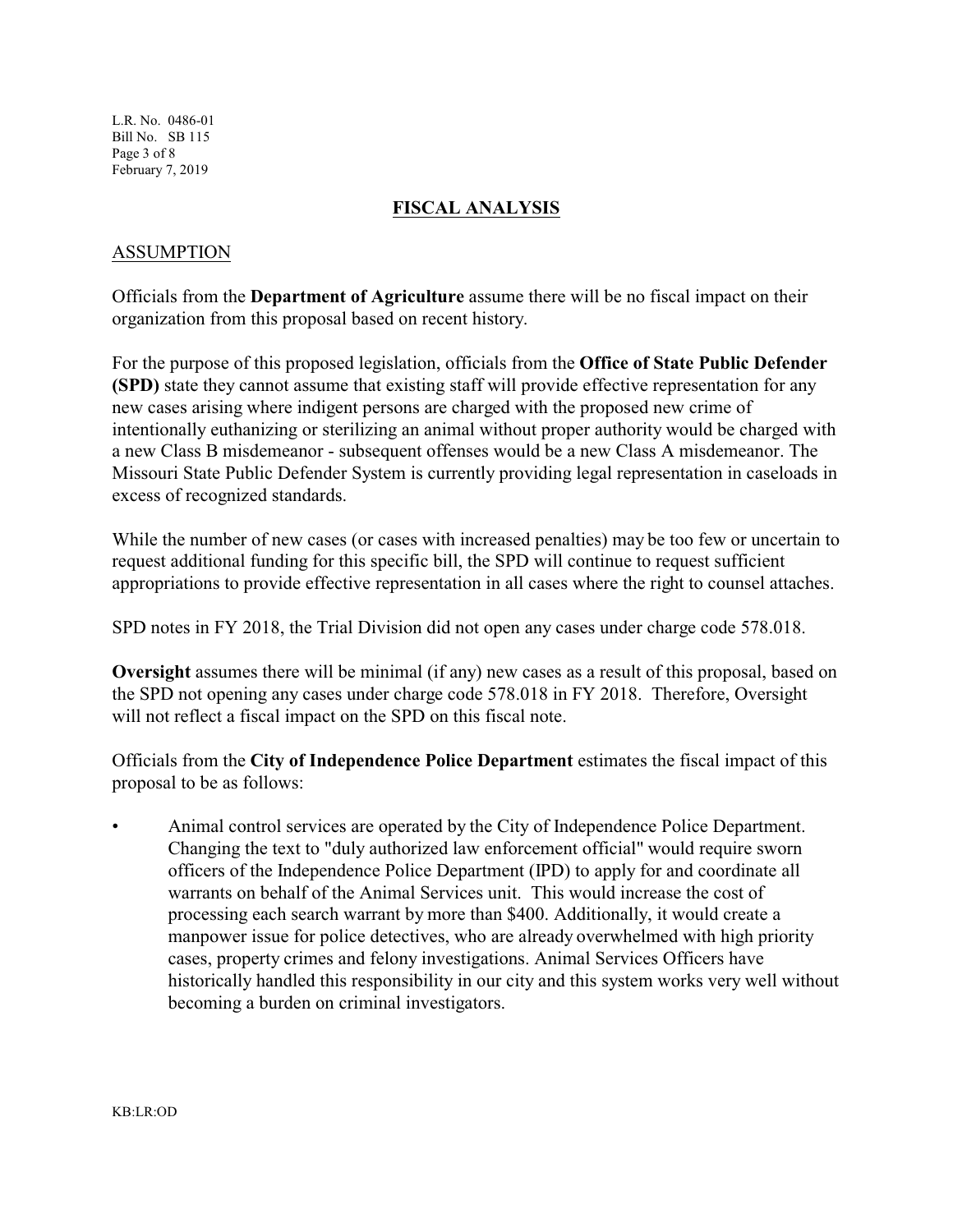L.R. No. 0486-01 Bill No. SB 115 Page 4 of 8 February 7, 2019

## ASSUMPTION (continued)

• According to the City of Independence Law Department, the 16th Judicial Circuit Court of Jackson County is already overwhelmed with felony cases. It is anticipated that the processing of the search warrant, including the disposition hearing, through the Circuit Court would significantly increase the time to resolve the potential life and death situation for animals involved. Currently, Animal Services can typically prepare a search warrant and have it signed in less than twenty-four hours. It is anticipated to take five or more days with the proposed changes.

Officials from the **St. Louis County Police Department** assume this proposal would require the department have a police officer apply for all animal confiscation warrants rather than animal control officers. While the police department currently assists the health department with these cases, the animal control officers would no longer be able to function without police involvement.

The proposal also removes the ability to post search warrant materials on the property. The proposal would require that a resident of the property be served with the appropriate materials. In some cases this may make executing the search warrant impossible.

The proposal would change the usual disposition hearing following an animal confiscation from thirty days to ten days. There are serious implications of moving the hearing to ten days rather than thirty. For example, many tests completed by the veterinarian and lab will not be completed within ten days. If the tests are completed in the rushed time frame, the case may be found in favor of the pet owner and the police would have wasted time and manpower.

The increase in man hours, paperwork and overtime are difficult to estimate. The police officer's process, if involved in animal confiscation case would be as follows:

The officer would have to compile evidence and apply for a warrant. After approval, the officer would then have to respond to the location where the animal is being maintained with the health department and animal control to serve the warrant. If the owner of the animal is not on-scene, the officer must locate a resident of the property and serve them in person, which may be impossible. After completing all necessary reports and having them approved, the officer would have to respond to a disposition hearing within ten days. During this process, the officer involved would no longer be able to respond to other calls and additional officers would have to complete the work the missing officer would generally complete, generating overtime costs.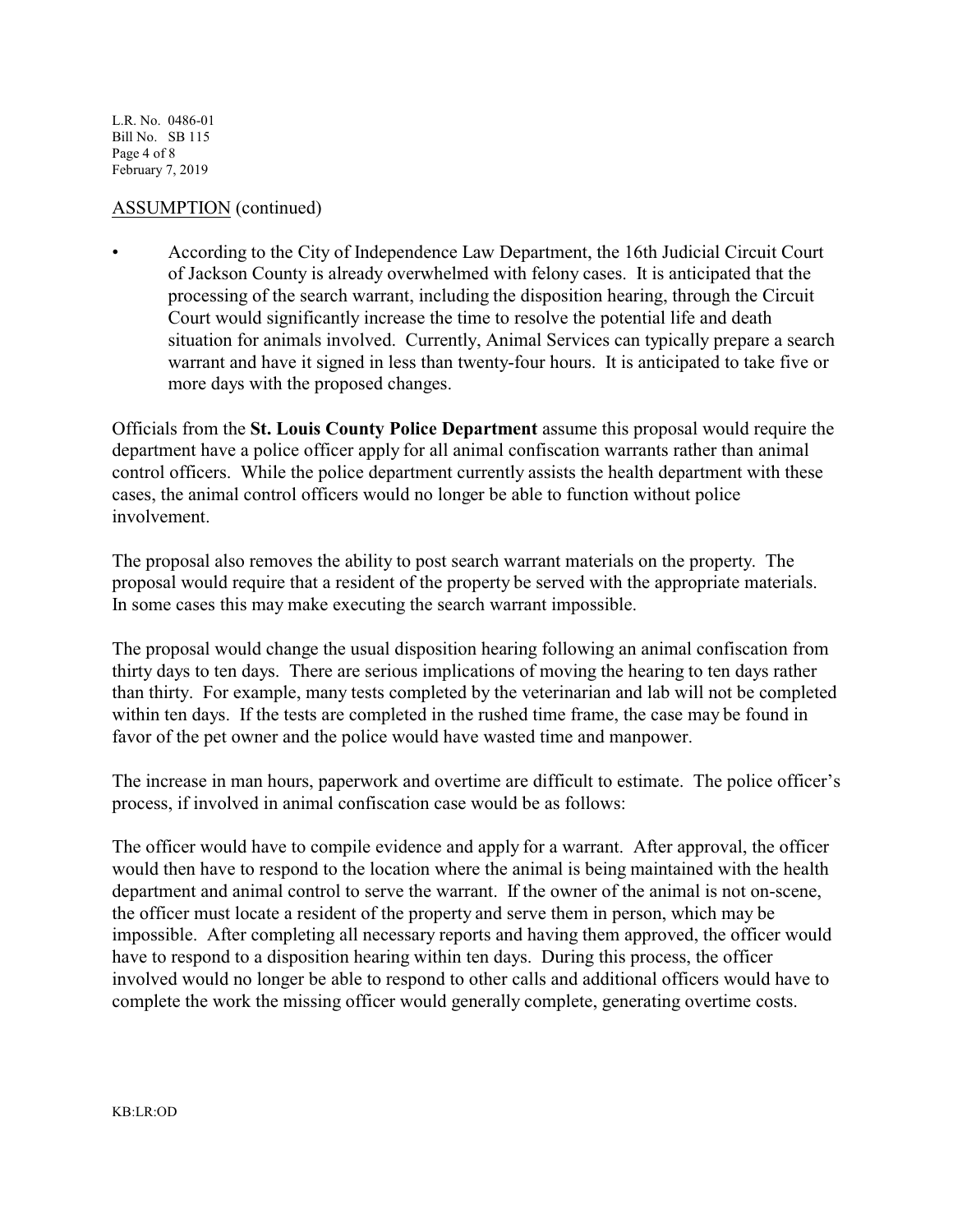L.R. No. 0486-01 Bill No. SB 115 Page 5 of 8 February 7, 2019

#### ASSUMPTION (continued)

According to an officer assigned to the Problem Properties Unit, the current process to confiscate animals takes an average of 24 to 40 hours to complete from start to finish. If the process were changed, there could be an increase of hours worked.

Officials with the **Joplin Police Department**, in conjunction with the **Jasper County Health Department** assume this proposal could have increased costs to the police department because of increased involvement in these types of cases. The Jasper County Health Department also notes there would be increased costs for the shelter and care of any animal confiscated during an arrest due to having to care for the animal until the owner is adjudicated. The health department notes it is difficult to determine a cost.

**Oversight** assumes local law enforcement agencies could incur increased costs related to this proposal; therefore, Oversight will reflect an "Unknown" cost to law enforcement agencies on the fiscal note.

Officials from the **Department of Corrections**, **Attorney General's Office**, **Office of Prosecution Services**, **Office of the State Courts Administrator**, **Department of Public Safety - Missouri Highway Patrol**, **Department of Health and Senior Services**, **St. Louis County of Justice Services** and **Jackson County Sheriff's Office** each assume the proposal will have no fiscal impact on their respective organizations.

**Oversight** notes that the agencies mentioned above plus the Department of Agriculture have each stated the proposal would not have a direct fiscal impact on their organization. Oversight does not have any information to the contrary. Therefore, Oversight will reflect a zero impact on the fiscal note to the state for these agencies.

Oversight assumes any confiscated animal care costs, should the animal owner be acquitted, has an inability to pay before the initial disposition hearing, or upon conviction, would be incurred by veterinarians, local government dog pounds, animal shelters, animal rescue facilities, or another third party with existing animal care facilities approved by the court.

Oversight only reflects the responses that we have received from state agencies and political subdivisions; however, other law enforcement agencies were requested to respond to this proposed legislation but did not. For a general listing of political subdivisions included in our database, please refer to [www.legislativeoversight.mo.gov.](http://www.legislativeoversight.mo.gov.)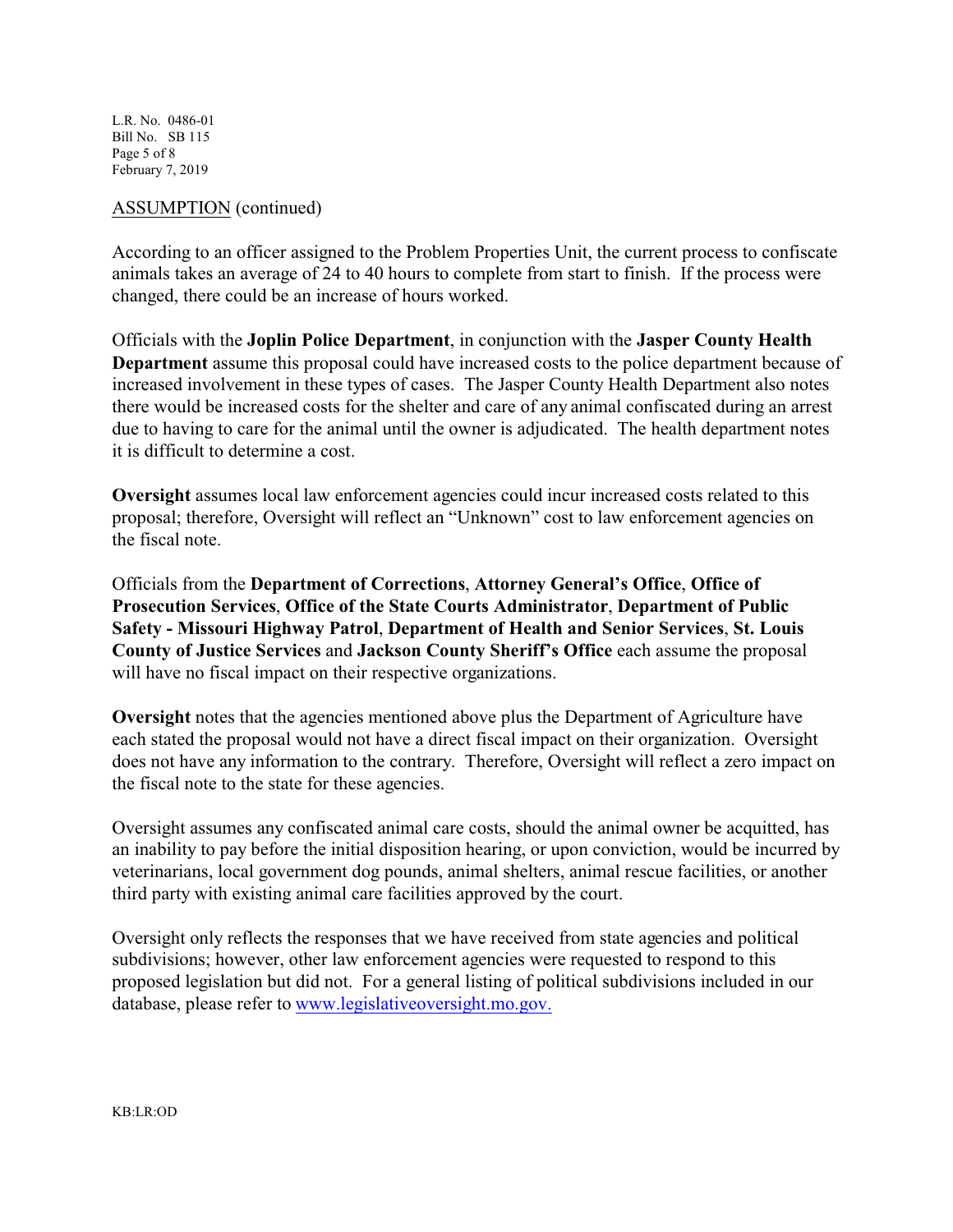L.R. No. 0486-01 Bill No. SB 115 Page 6 of 8 February 7, 2019

| FISCAL IMPACT - State Government                                                                                                  | FY 2020<br>$(10 \text{ Mo.})$ | FY 2021    | FY 2022    |
|-----------------------------------------------------------------------------------------------------------------------------------|-------------------------------|------------|------------|
|                                                                                                                                   | <u>\$0</u>                    | <u>\$0</u> | <u>\$0</u> |
| FISCAL IMPACT - Local Government<br><b>LOCAL POLITICAL SUBDIVISIONS</b>                                                           | FY 2020<br>$(10 \text{ Mo.})$ | FY 2021    | FY 2022    |
| Revenue - Animal Rescue Facilities -<br>Bond or security for animal care costs<br>from the animal owner                           | Unknown                       | Unknown    | Unknown    |
| Cost - Animal Rescue Facilities - Care of<br>animals held until final disposition of<br>charges and acquittal or inability to pay | (Unknown)                     | (Unknown)  | (Unknown)  |
| Cost - Law Enforcement Agencies -<br>Increased duties in the animal<br>confiscation process                                       | (Unknown)                     | (Unknown)  | (Unknown)  |
| <b>ESTIMATED NET EFFECT ON</b><br><b>LOCAL POLITICAL SUBDIVISIONS</b>                                                             | (Unknown)                     | (Unknown)  | (Unknown)  |

## FISCAL IMPACT - Small Business

Small business animal shelters and veterinary facilities might incur additional costs as a result of this proposal.

### FISCAL DESCRIPTION

Currently, any public health official or law enforcement officer may seek a warrant to inspect, care for, or impound neglected or abused animals. This act instead requires that such warrant only be sought by a law enforcement officer, and is to confiscate, rather than impound animals. A person acting under the authority of a warrant is required to appear at a disposition hearing before the court through which the warrant was issued within 10 days of the confiscation, rather than within 30 days of the filing of the request, for the purpose of granting immediate disposition of the animals.

KB:LR:OD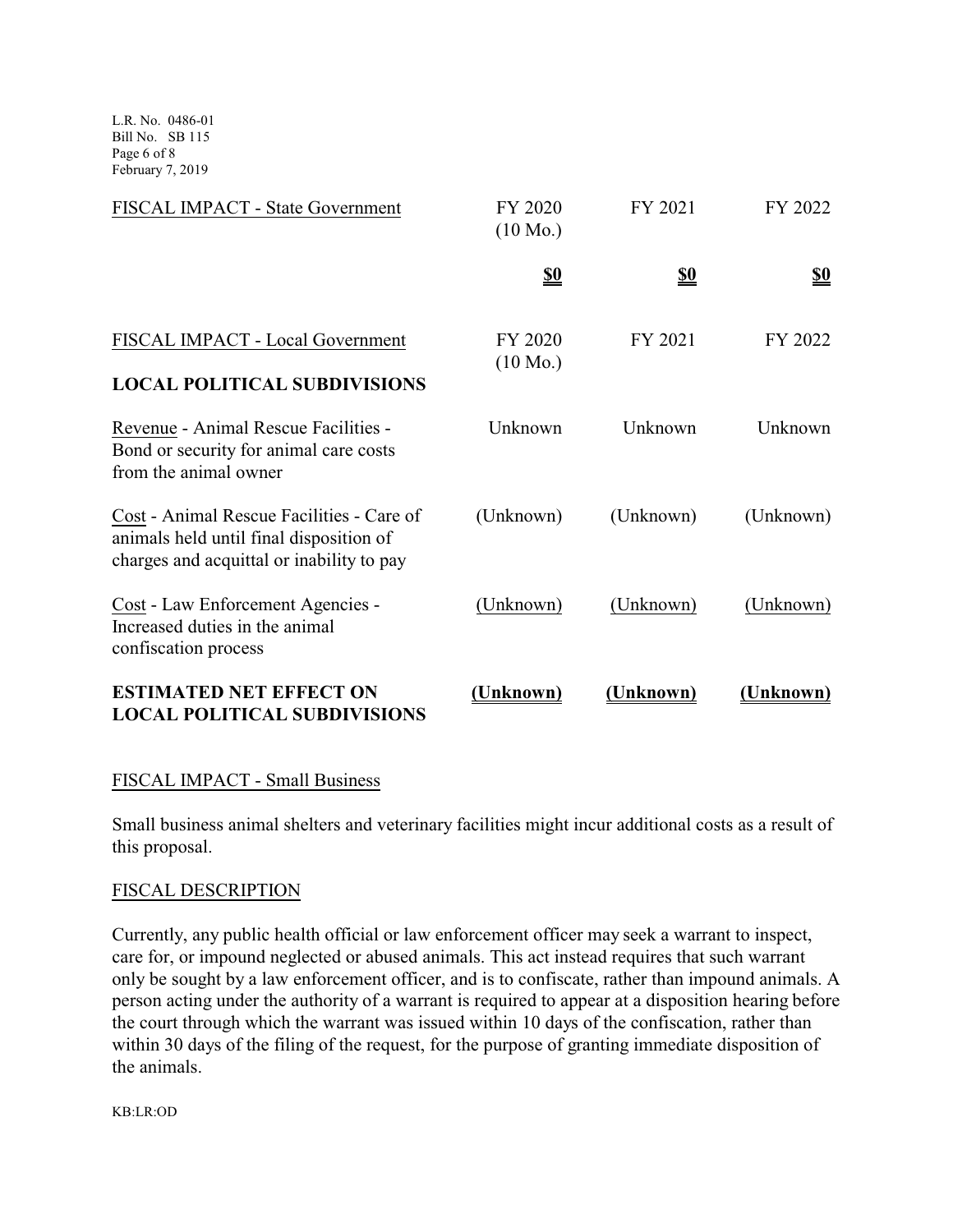L.R. No. 0486-01 Bill No. SB 115 Page 7 of 8 February 7, 2019

## FISCAL DESCRIPTION (continued)

An animal cannot be sterilized before the completion of the disposition hearing unless it is necessary to save life or relieve suffering.

Third parties approved by the court may care for confiscated animals. The owner of any animal that has been confiscated is not responsible for the animal's care and keeping prior to a disposition hearing if the owner is acquitted or there is a final discharge without conviction.

This act also provides that anyone claiming an interest in the confiscated animal may prevent the disposition of the animal after the disposition hearing and until final judgement, settlement, or dismissal of the case by posting reasonable bond or security within 72 hours of the disposition hearing in an amount sufficient to provide for the animal's care and keeping. The bond or security amount shall also be consistent with the fair market cost of boarding such an animal in an appropriate retail boarding facility.

An owner of any humanely killed animal cannot recover damages related to the value of the animal if a veterinarian determines the animal was diseased or disabled beyond recovery for any useful purpose. Damages are also recoverable if the animal owner fails to post a bond or security after being notified of the confiscation and after the disposition hearing.

All animals confiscated shall receive proper care as determined by state law and regulations. Any facility or organization where an animal is placed shall be liable to the animal owner for damages for any negligent act or abuse of the animal which occurs while the animal is in the facility or organization's care, custody, and control.

In the event an animal owner is not liable for the costs incurred while charges were pending, the costs of care and the liability for the life or death of the animal and any medical procedures performed are the responsibility of the confiscating agency . An animal owner may demand the return of the animal held in custody if he or she posted a sufficient bond and is acquitted or there is a final discharge without a conviction. Any entity with care, custody, and control of the animal shall immediately return the animal to the owner upon demand and proof of the acquittal or final discharge without conviction. The animal owner is not liable for any costs incurred relating to the placement or care of the animal while the charges were pending unless there is a settlement agreement, consent judgment, or a suspended imposition of sentence.

This act creates a penalty for any person or entity that intentionally euthanizes or sterilizes an animal that such person or entity is not permitted to euthanize or sterilize. Each individual animal for which a violation occurs is a separate offense. The penalty is a Class B misdemeanor for the first offense and any second or subsequent offense is a Class A misdemeanor.